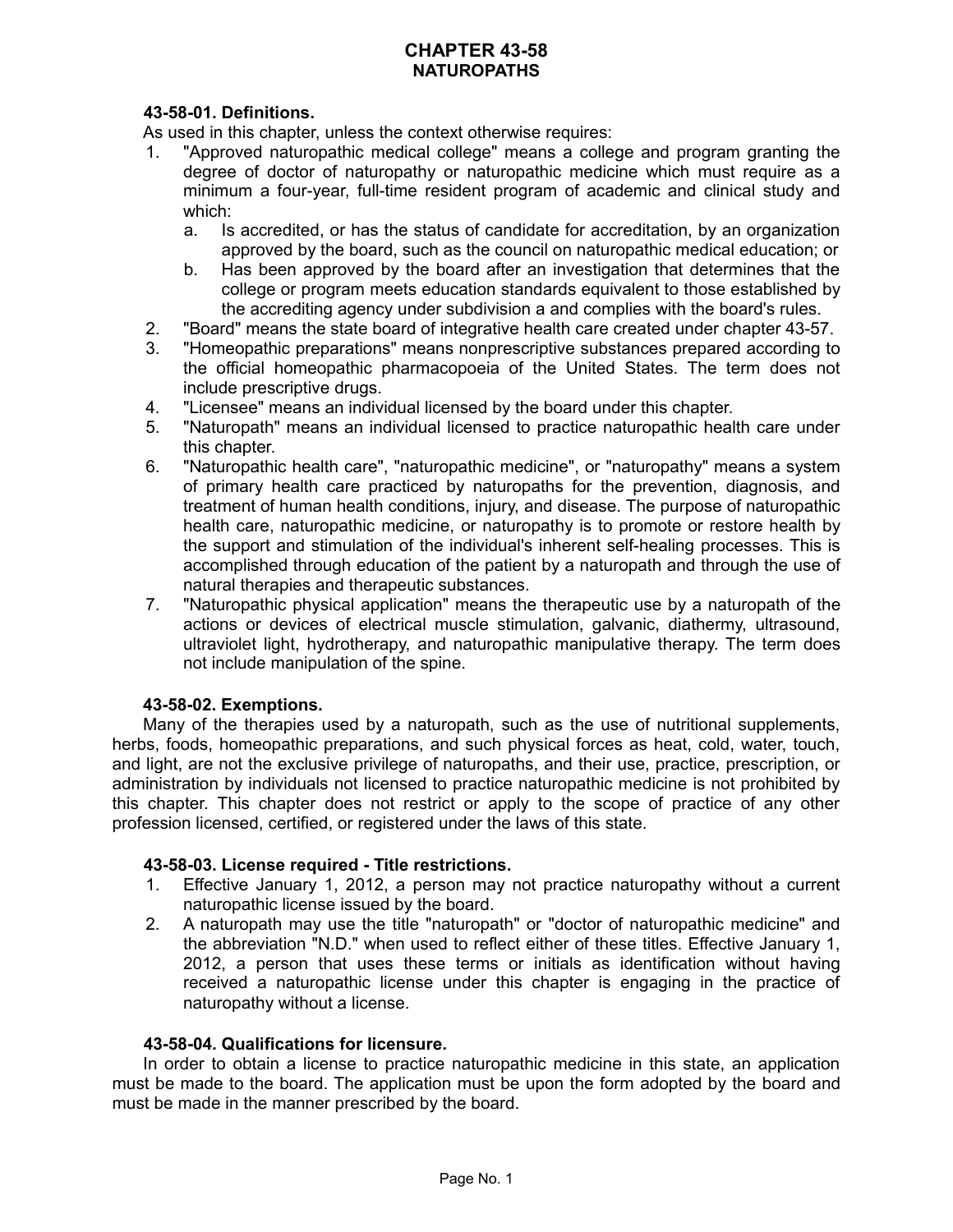## **43-58-05. Application for licensure.**

- 1. An applicant for naturopathic licensure shall file an application on forms provided by the board showing to the board's satisfaction that the applicant is of good moral character and satisfied all of the requirements of this chapter and chapter 43-57, including:
	- a. Successful graduation of an approved naturopathic medical college;
	- b. Successful completion of an examination prescribed or endorsed by the board, such as part I and part II of the naturopathic physicians licensing examinations;
	- c. Physical, mental, and professional capability for the practice of naturopathic medicine in a manner acceptable to the board; and
	- d. A history free of any finding by the board, any other state licensure board, or any court of competent jurisdiction of the commission of any act that would constitute grounds for disciplinary action under this chapter and chapter 43-57. The board may modify this restriction for cause.
- 2. The application must be accompanied by the board-established license fees and application fees and by the documents, affidavits, and certificates necessary to establish that the applicant possesses the necessary qualifications.

### **43-58-06. Initial applications - Education and testing exception.**

Notwithstanding the education and examination requirements for licensure under subdivisions a and b of subsection 1 of section 43-58-05, if an applicant was a bona fide resident of the state from January 1, 2011, through December 31, 2011, was practicing naturopathic medicine in this state immediately preceding January 1, 2012, was required to apply for licensure under this chapter in order to continue that practice, and does not meet the educational or examination requirements or both, the board may issue a license or limited license to that applicant if, following an examination of the applicant's education and experience, the board determines the applicant has sufficient education and experience to prepare the applicant to practice naturopathic medicine.

### **43-58-07. Licensure granted without examination to individuals licensed in other states.**

- 1. The board may issue a naturopathic license by endorsement to an applicant who has complied with licensure requirements and who has passed an examination given by a recognized certifying agency approved by the licensing agency if the board determines the examination was equivalent in every respect to the examination required under this chapter.
- 2. The board may enter reciprocal agreements with licensing agencies of other states providing for reciprocal waiver of further examination or any part of the examination.
- 3. If an applicant is exempt from the examination required under this chapter, the applicant shall comply with the other requirements for licensure. The board may adopt rules allowing for temporary and special licensure to be in effect during the interval between board meetings.

## **43-58-08. Practice of naturopathic health care.**

- 1. A naturopath may practice naturopathic medicine as a limited practice of the healing arts as exempted under section 43-17-02. A naturopath may not:
	- a. Prescribe, dispense, or administer any prescription drug;
	- b. Administer ionizing radioactive substances for therapeutic purposes;
	- c. Perform a surgical procedure; or
	- d. Claim to practice any licensed health care profession or system of treatment other than naturopathic medicine unless holding a separate license in that profession. A naturopath may not hold out to the public that the naturopath is a primary care provider.